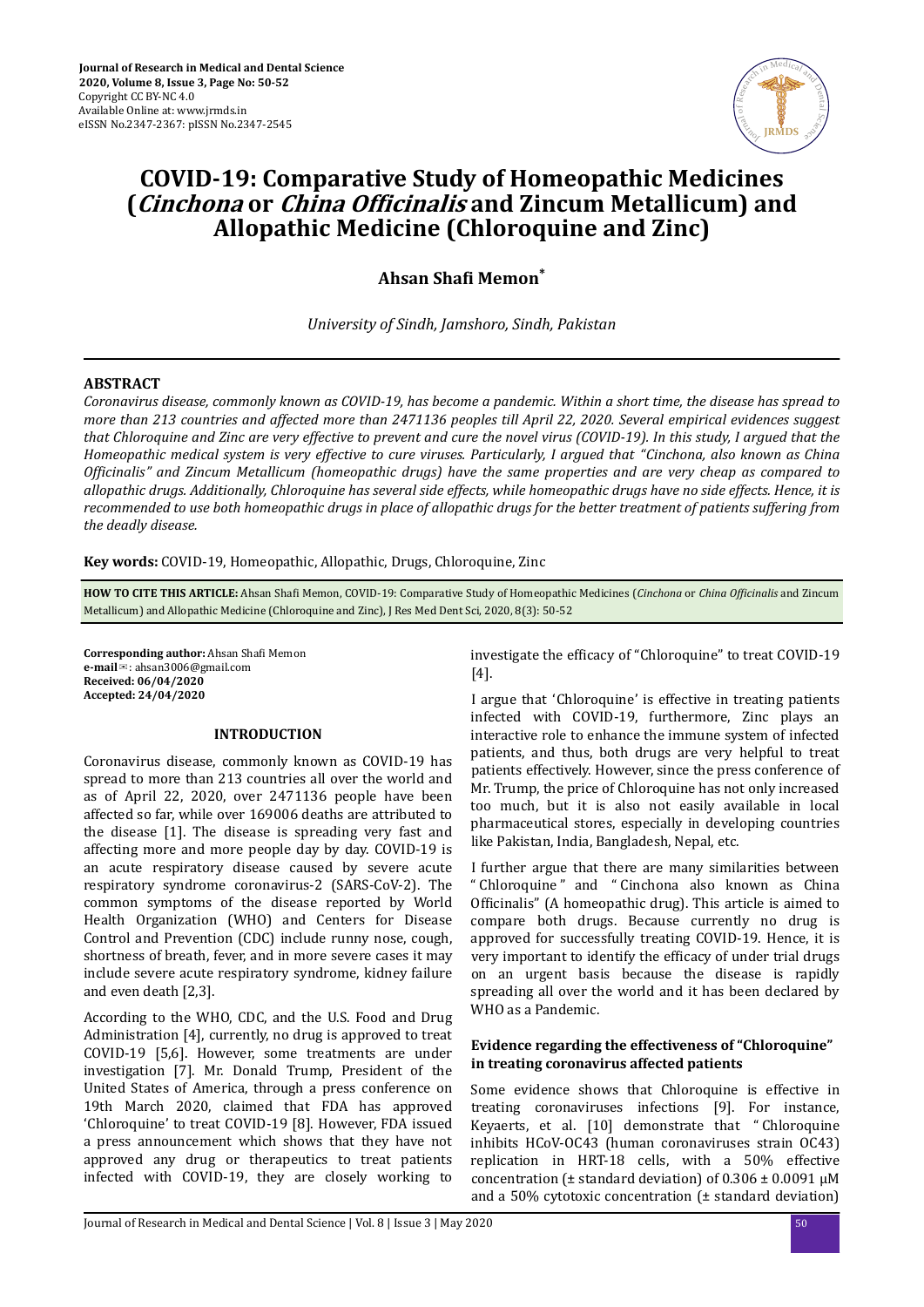of 419  $\pm$  192.5 μM, resulting in a selectivity index of 1,369". In addition, a recent study conducted by Wang, et al. [11] indicates that Chloroquine effectively prevents entry step and post-entry into Vero E6 cells for COVID-19 infection. The authors further demonstrated that besides Chloroquine's antiviral activity, it has an immunemodulating activity, which may synergistically enhance its antiviral effect in vivo.

Furthermore, Chloroquine is not only one of the best medicines being used for many years but it is also hypothetically appropriate to cure the COVID-19 [11,12].

### **Comparison between "Chloroquine" and "Cinchona"**

"Chloroquine" is an allopathic antimalarial drug used to treat patients infected with malaria. It is an FDA approved drug for treating malaria, lupus, and rheumatoid arthritis [4]. It was primarily recognized in the 1930s [12]. While, "*Cinchona*" is a Homeopathic drug that was introduced by the father of Homeopathy German physician Samuel Christian Hahnemann in 1790 (much before the advent of Chloroquine) [13, p.12], it is also used to treat malarial patients. "*Cinchona*" is the oldest name of "Chloroquine". Both drugs have the same symptoms and curing properties.

In the allopathic medical systems, the Chloroquine is used as a salt namely Chloroquine sulphate (salt of Cinchona Bark), while in the homeopathic medical system, the mother tincture of cinchona bark and its potencies are used. Moreover, homeopathic mother tinctures and potencies are much cheaper than Chloroquine Sulphate.

#### **Why "Cinchona" should be used in place of Chloroquine?**

There are several reasons why "*Cinchona*" should be used in place of Chloroquine? Some of them are discussed below.

China off (in homeopathic potency) enhances the immunity against the symptoms caused by COVID-19.

There are many side effects of using Chloroquine. For instance, Braga, et al. [14] reported that although antimalarial drugs (Chloroquine and Primaquine) are helpful to treat patients infected with vivax malaria, at the same time these drugs cause several adverse effects mainly related to gastrointestinal leading to nonadherence of drug treatment. The authors further reported that these drugs also reduce the lack of appetite along with blurred vision, pruritus, insomnia, etc. Whereas, there is not any side effect reported by any scholar/patient or doctor/physician who used china off in a homeopathic way. The symptoms of COVID-19 are the same as compared to Cinchona Off symptoms.

# **Role of Zinc to enhance the immune system**

It has been very well reported that the persons with the low immune system are more vulnerable to get infected with COVID-19. Hence, it is necessary to pay more attention to enhancing the immune system of patients infected with COVID-19. It has been reported that Zinc deficiency depresses both innate and adaptive immune responses, and it also plays an important role to enhance the immune system [15]. Furthermore, Khanam, et al. [16] also reported that Zinc plays an important role in boosting the immune system by keeping the immune system strong.

### **Interaction of Chloroquine with Zinc**

It has been reported that  $Zn^{2+}$  prevents coronaviruses and arterivirus RNA polymerase activity in vitro and zinc ionophores obstruct the replication of coronaviruses [17]. Furthermore, Chloroquine along with Zinc has also been reported to treat COVID-19 infected patients. For instance, Xue, et al. [18] examined the effect of zinc ions along-with Chloroquine in cancer cell lines (a human ovarian) (A2780). The authors found that Chloroquine boosted zinc uptake by A2780 cells, as tested through a fluorescent zinc probe. The authors further reported that the blend of Chloroquine and zinc increases the cytotoxicity of Chloroquine and tempted apoptosis in A2780 cells. Hence, both drugs are very helpful to enhance immunity and treat coronaviruses successfully.

Zincum Metallicum is a Homeopathic Medicine that is also used to increase the immune system. Zinc is a mineral and used in 3x and 6x potency in homeopathy. As the COVID-19 attack those persons whose immune system is weak, hence, Zincum Metallicum can also be used to treat such patients.

# **Treatment of virus through Homeopathic medicine**

Many studies report Homeopathic medicines are very important and can successfully treat patients infected with deadly viruses. For instance, Memon, et al. [19] reported that three hepatitis C patients, who failed to get cured through conventional therapy, were successfully treated through the homeopathic medical system. The authors further reported that after the treatment of patients for a period of two years, not only the patients recovered from bodyweight loss and weakness, but the laboratory diagnostic investigation of HCV also become non-reactive. Further, WHO has also admitted that some western, traditional, or home remedies may help to ease symptoms of the disease and there are many clinical trials underway including both western and traditional medicines [5].

# **CONCLUSION**

Since its emergence at the end of December 2019, the COVID-19 has affected a huge number of people in more than 213 countries. The number is increasing day by day. This study showed that Chloroquine is effective in treating patients affected by COVID-19. Additionally, the role of Zinc is also very important to enhance the immune system of infected patients. However, since the press conference of Mr. Trump, not only the price of Chloroquine has risen but it is also not easily available in the market. I argue that Homeopathic medicines namely Cinchona and Zincum Metallicum are also very similar to